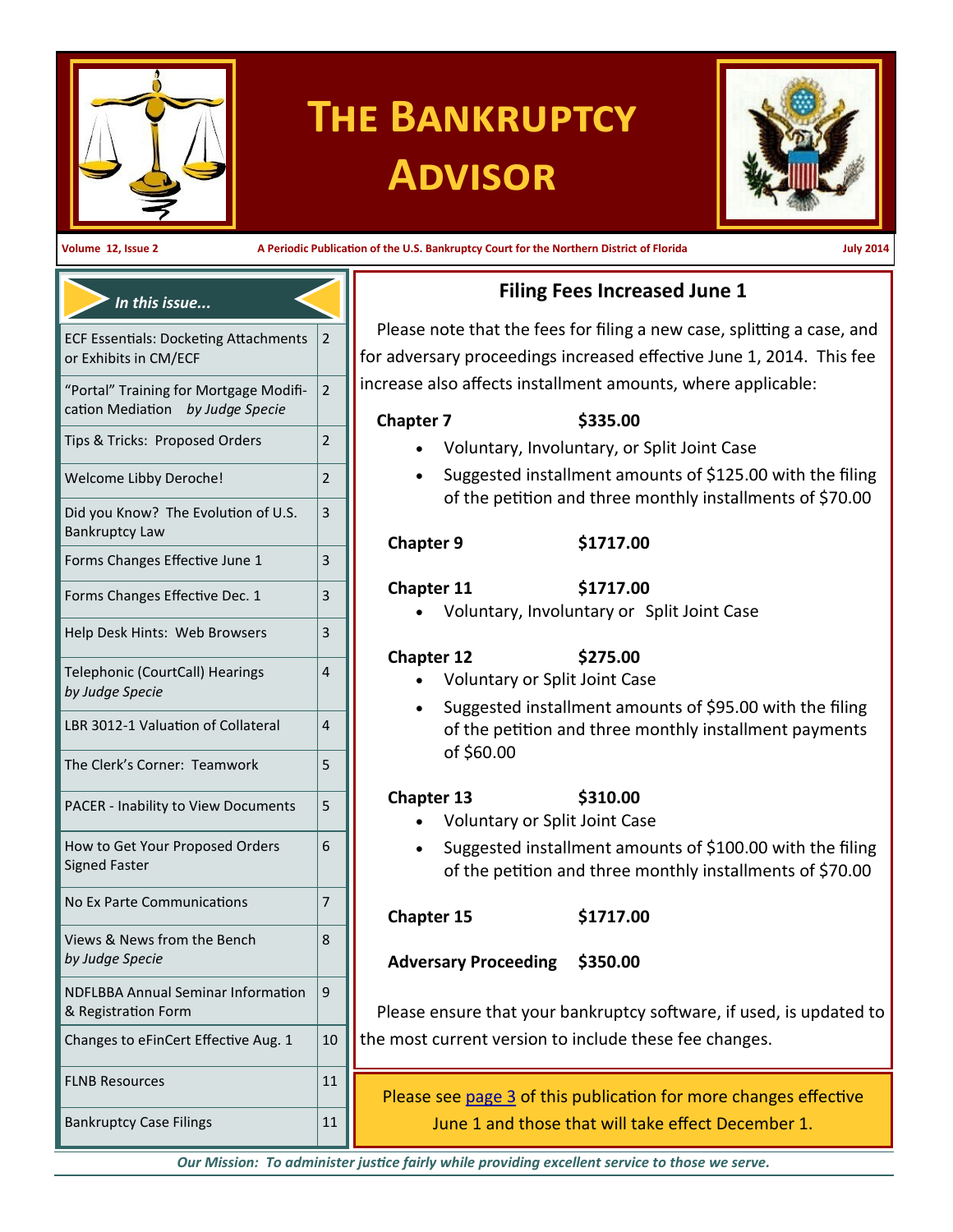| <b>ECF Essentials</b>                       |                                                                                                                                                                                                                                                                                                                             |  |  |  |  |  |
|---------------------------------------------|-----------------------------------------------------------------------------------------------------------------------------------------------------------------------------------------------------------------------------------------------------------------------------------------------------------------------------|--|--|--|--|--|
| Docketing Attachments or Exhibits in CM/ECF |                                                                                                                                                                                                                                                                                                                             |  |  |  |  |  |
|                                             | When uploading attachments to a pleading in CM/ECF, filers may use the "Category" options presented<br>but must also use the "Description" field to fully describe the nature of each attachment.                                                                                                                           |  |  |  |  |  |
|                                             | Select one or more attachments.<br>1) Select the PDF document that contains the attachment.<br><b>Filename</b><br>Browse                                                                                                                                                                                                    |  |  |  |  |  |
|                                             | $ 2)$ Fill in the fields below.<br>and/o <b>r</b> Description<br>Category<br>Brief description of attachment here<br>Exhibit<br>▼<br>3) Add the filename to the list box below. If you have more attachments, go back to Step 1. When the list of filenames is<br>complete, click on the Next button.<br><b>Add to List</b> |  |  |  |  |  |

# **"Portal" Training for Mortgage Modification Mediation is Coming Soon to a City Near You!**

By Judge Specie

As you have read in the prior edition of our Newsletter, our District has joined with the Middle and Southern Districts of Florida in an effort to make mortgage modification mediation ("MMM") uniform throughout Florida. Our District's Standing Chapter 13 Trustee, Leigh Hart, is working with the Chapter 13 Trustee from the Middle District of Florida to arrange training on a secure "Portal" for use in uploading documents needed for mediation, and for facilitating communications between parties to mediation. As soon our court receives confirmation of date(s) for training, we will send out an announcement and post the information on the Court's website.



#### **Proposed Orders**

Proposed orders are **not** to be submitted in CM/ECF as an attachment to the matter to which it relates.

**Proposed orders that are attached to the docket entry of the pleading or matter to which it relates will not be processed.** 

#### **Update on Proposed Orders Submission Issue:**

We continue to experience technical difficulties which prohibit the submission of proposed orders through CM/ECF and have caused the failure of ECF Central and our Public Calendar. Our IT team is diligently working on this issue. Please continue to monitor our website at [www.flnb.uscourts.gov](http://www.flnb.uscourts.gov) for updates and instructions on submitting proposed orders until this issue is resolved.



#### **Welcome Libby Deroche!**

Libby joined the Clerk's Office as a Case Administrator in the Pensacola Divisional Office on June 16. She has worked in the bankruptcy field for nineteen years for attorneys in the Fort Worth, Texas, area and more recently for the Amy Sliva Law Office in Pensacola. With

her understanding of the bankruptcy system and her sunny disposition, we anticipate that Libby will be a tremendous asset to the Clerk's Office. Welcome to the court family, Libby!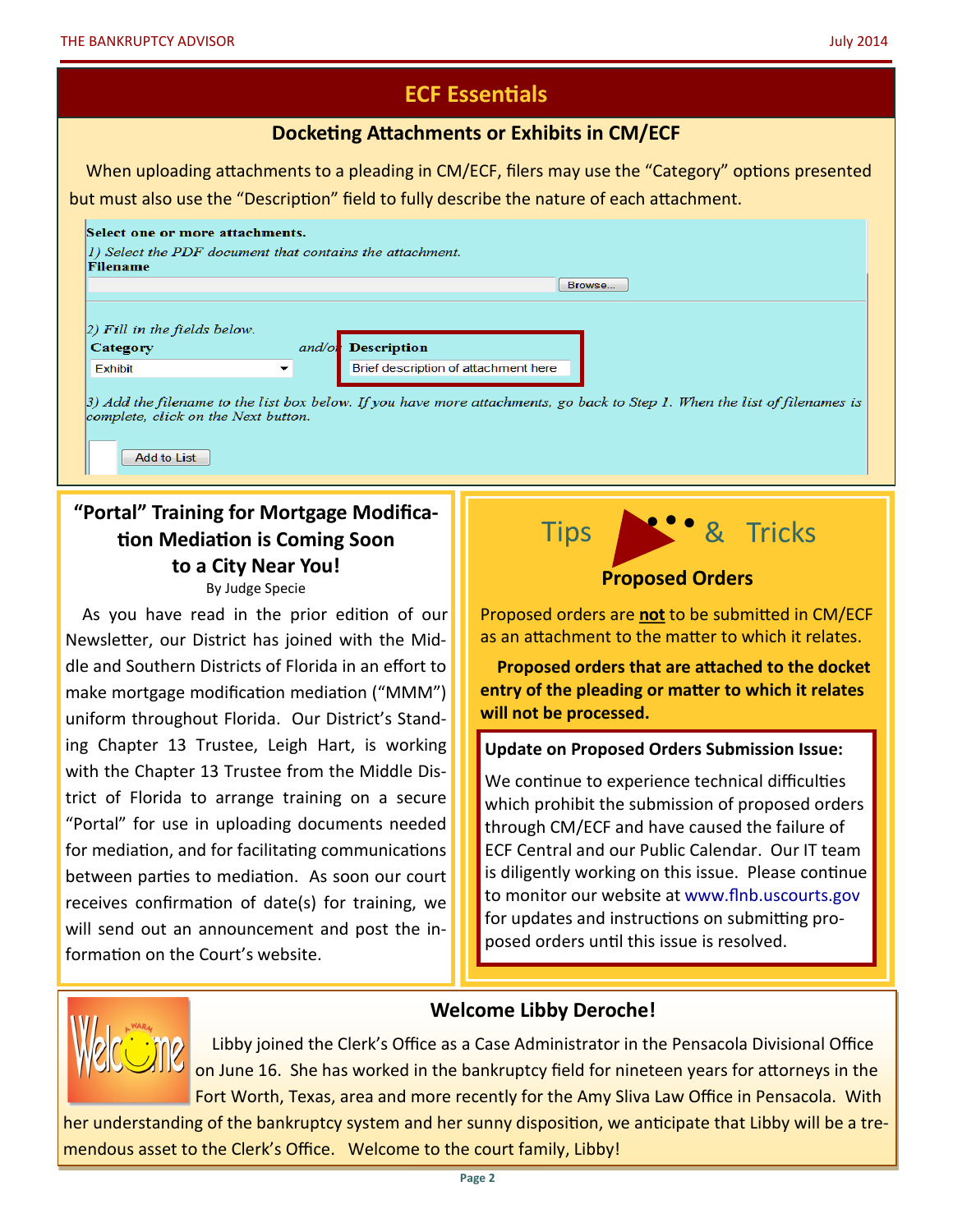<span id="page-2-0"></span>

#### **The Evolution of U.S. Bankruptcy Law: a time line**

Have you ever wondered how it all got started in the United States? *The Evolution of U.S. Bankruptcy Law: a time line*, a publication by the Federal Judicial Center, provides a unique time line mapping the evolution of bankruptcy law from its inception in 1787 in the U.S. Constitution through 2011. It also provides statistics demonstrating the burgeoning bankruptcy caseloads, and historical snapshots of select sociopolitical events that occurred along the way. Take a look!

[www.fjc.gov/public/pdf.nsf/lookup/bktimeline2012.pdf/\\$file/bktimeline2012.pdf](http://www.fjc.gov/public/pdf.nsf/lookup/bktimeline2012.pdf/$file/bktimeline2012.pdf)

### **Forms Changes Effective June 1**

As part of the U.S. Courts' Forms Modernization Project the names of a few official bankruptcy forms were changed effective June 1, 2014. In response, the names of the filing events in CM/ECF have been updated to reflect the new names as shown below:

- Application for Individuals to Pay the Filing Fee in Installments
- Application for Waiver of Chapter 7 Filing Fee
- Notice to Individual Consumer Debtor

### **Forms Changes Effective December 1**

Several new forms will become effective on December 1, 2014, as will several form name and form number changes to current forms. The new and renamed forms as well as the new form numbers are shown below:

- **Form 17A** Notice of Appeal and Statement of Election
- **Form 17B** Optional Appellee Statement of Election to Proceed in District Court
- **Form 17C** Certificate of Compliance with Rule 8015(a)(7)(B) or 8016(d)(2)
- **Form 22A-1** Chapter 7 Statement of Your Current Monthly Income
- **Form 22A-1Supp** Statement of Exemption from Presumption of Abuse Under § 707(b)(2)
- **Form 22A-2** Chapter 7 Means Test Calculation
- **Form 22B** Chapter 11 Statement of Your Current Monthly Income
- **Form 22C-1** Chapter 13 Statement of Your Current Monthly Income and Calculation of Commitment Period
- **Form 22C-2** Chapter 13 Calculation of Your Disposable Income

Please be aware that these changes may require an update to any bankruptcy petition preparation software you use.

# *HELP DESK HINTS…* **Web Browser Compatibility**

CM/ECF has been tested and is compatible with the following internet browsers:

**Firefox and Internet Explorer 8 and 9 only**.It has *not* been tested with later versions of Internet Explorer, Chrome, Opera, Safari, or other browsers. We cannot guaranty their compatibility with CM/ECF.

If you are using a later version of Internet Explorer, you must ensure that you are running "compatibility mode" to file and view documents in CM/ECF.

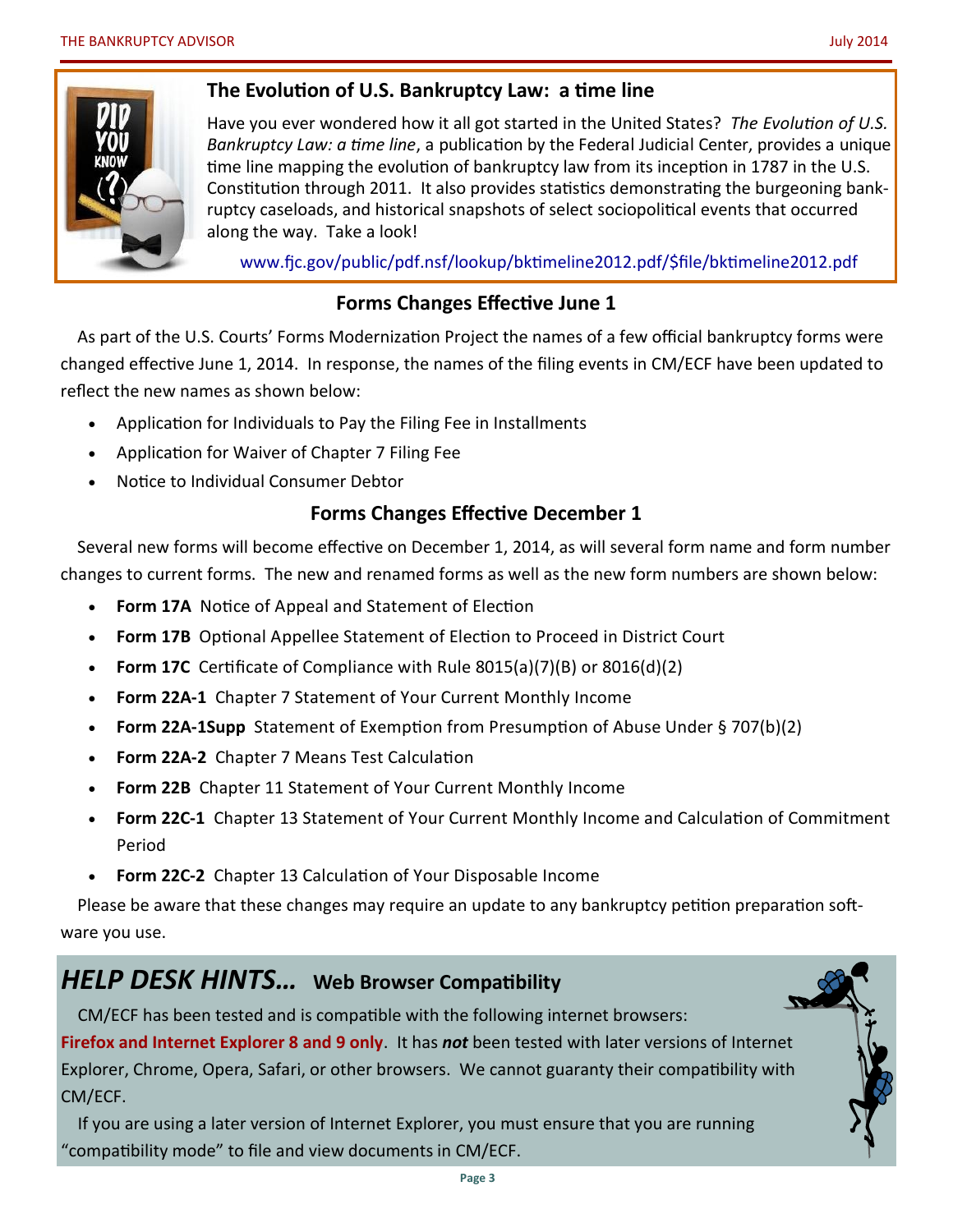#### **Telephonic (CourtCall) Hearings**

By Judge Specie

At present, this District's telephonic hearings are held using CourtCall, a service that charges a fee for each person making a telephonic appearance. On our website, and on telephonic hearing notices, you will see:

#### **II. SCHEDULING A TELEPHONIC APPEARANCE**

**By Telephone: Absent an emergency, telephone appearances must be arranged by calling CourtCall at (866) 582-6878** *not later than 3:00 p.m. one day prior to the hearing date***. In an emergency, you may contact chambers at 850-521-5031.** For additional details regarding CourtCall appearances see: [www.flnb.uscourts.gov/sites/default/files/court\\_resources/telephonic\\_appearance\\_procedures.pdf.](http://www.flnb.uscourts.gov/sites/default/files/court_resources/telephonic_appearance_procedures.pdf)

More and more frequently attorneys/staff are telephoning chambers (as well as the Clerk's office who then refer the calls to chambers) the day of, just prior to or during a hearing to ask permission to appear via Court Call. Some are unfamiliar with the CourtCall procedure; some have had calendaring issues in their offices; and others simply did not read the instructions until the last minute. Each time a party requests to join a hearing at the last minute it creates extra work for Chambers, the Courtroom Deputy and others. Seldom has there been a true "emergency" that justifies permitting a party to appear via CourtCall at the last minute.

Although of late we have been accommodating most last minute requests, it is too disruptive to Court personnel and the Judge's hearing calendar to continue to do so. **Please note, AND TELL YOUR STAFF, that the Court intends to begin (again) enforcing the CourtCall scheduling requirements shown above. DO NOT** *EX-PECT* **LAST MINUTE REQUESTS TO APPEAR VIA COURTCALL TO BE GRANTED, unless you or your staff present what, to the Court, qualifies as a true "emergency." Failure to plan ahead or to read the rules regarding telephonic appearances is NOT an emergency. PLAN ACCORDINGLY.**

# **N.D. Fla. LBR 3012-1 Valuation of Collateral & Response to Notice**

Local Rule 3012-1 specifies disclosure of proposed valuation of collateral and responses thereto. Responses to the valuation of collateral are to be filed in the form of a Motion to Value Property or a Motion to Determine Secured Status and specific supporting documentation is required.

Please review this Local Rule to ensure that you are in compliance with our requirements. Failure to file the required documents or failure to file your response to the Notice of Valuation in the proper form will result in a Submission Error Notification.

Local Rules for the U.S. Bankruptcy Court for the Northern District of Florida are available on our website at [www.flnb.uscourts.gov/sites/default/files/local\\_rules/local\\_rules\\_12\\_1\\_2011a.pdf.](http://www.flnb.uscourts.gov/sites/default/files/local_rules/local_rules_12_1_2011a.pdf)

The current Local Rules Revision Cycle is in the final stages of review and approval. We anticipate the revised Local Rules will be effective December 1, 2014. More information as well as a summary of the changes will be provided closer to that time.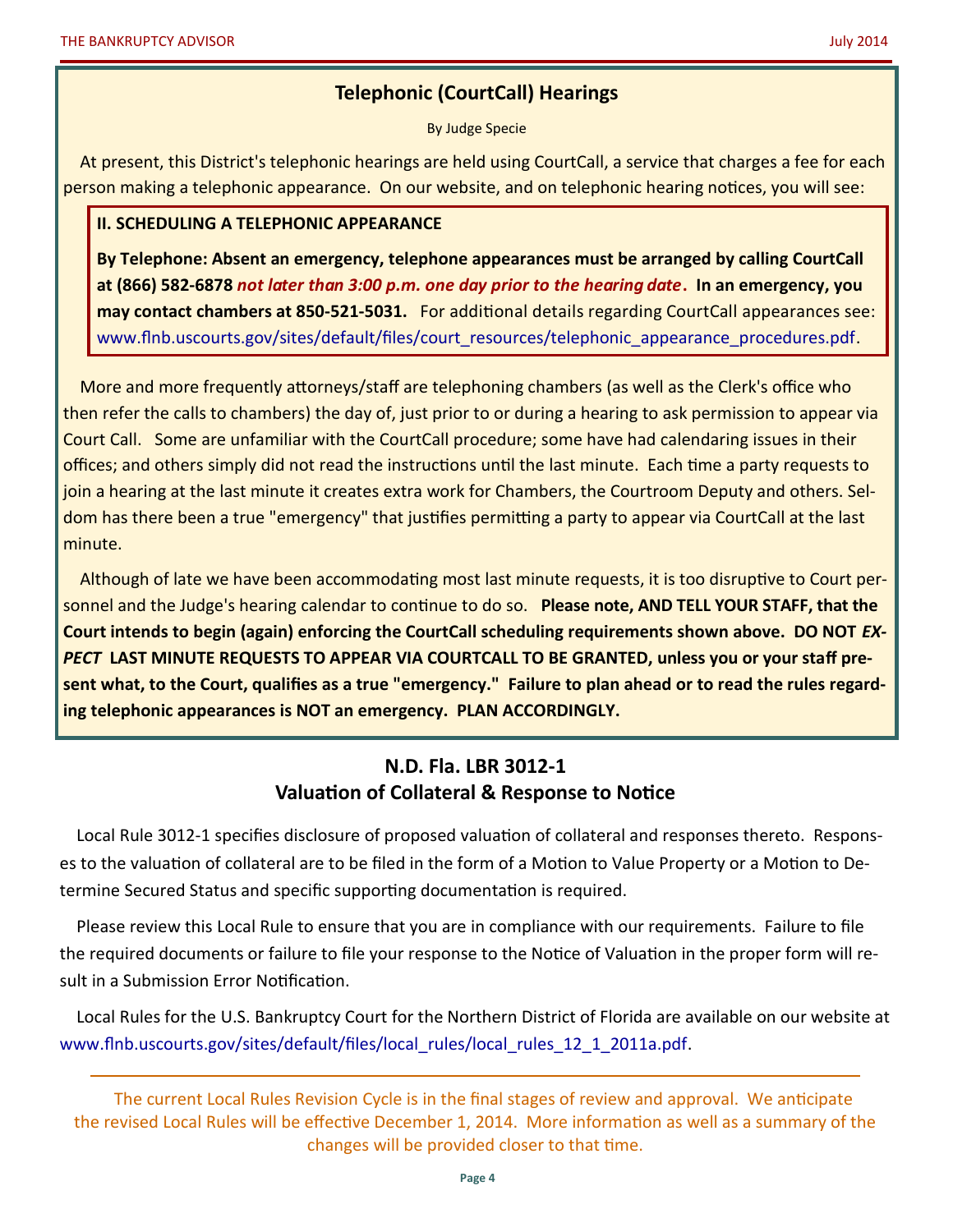l

#### **THE CLERK'S CORNER By: Traci Abrams, Clerk of Court**

### **Teamwork Saves the Day!**

During April of 2014, the Pensacola division received the heaviest rainfall in one day since the late 1800s. Many homes and roadways were damaged due to flooding as were businesses. The Winston Arnow Federal Building flooded with over 1000 gallons of water in the basement level. As a result, the Bankruptcy Clerk's Office in Pensacola was temporarily closed.

The Director of Court Operations and her Tallahassee Operations staff pitched in and covered all of the daily activities for the Pensacola Case Administrators. The docket activity for the prior day received a quality control review, phone calls on Pensacola cases were answered, hearing schedules were updated for attorneys who practice in both Pensacola and Panama City, and twenty-nine 341 meetings were rescheduled. The Tallahassee team was glad to help and knew that the Pensacola staff would have offered the same great service for them had it been needed.

Judge Karen Specie and the Clerk's Office management team are very proud of the way the case work was handled efficiently and without complaint, especially with the threat of flooding in Tallahassee as well. Even though the Tallahassee office closed an hour early due to the impending storm, all of the work was done by the time staff had left.

In addition, I would like to thank my Chief Deputy who was in Tallahassee and traveled back to Pensacola during a low point in the storm. He was able to survey building damage, liaise with GSA and building support staff, and perform his emergency point of contact role for the Clerk's Office.

Judge Specie and I are very thankful and feel extremely fortunate to have such a dedicated and talented court team in place.

# **Inability to view documents or receiving a blank page when viewing documents**

If you are experiencing this issue, you may need to adjust some settings in your Adobe Reader. Try the suggestions below and make sure you open a new browser session after making any of the changes.

Check the version of Adobe Reader you are using, then try the following:

- $\Diamond$  Settings for Adobe Acrobat 4.0
	- On the toolbar
	- Select **File->Preference->General->Options**
	- Remove the check mark under **Web Browser Integration**
- $\lozenge$  Settings for Adobe Reader 5.0
	- On the toolbar
	- Select **Edit->Preference->General->Options**
	- On the right hand side of the screen, uncheck the following features:
	- **Display PDF in Browser** and **Allow Fast Web View**
- $\lozenge$  Settings for Adobe Reader 6.0, 7.0, 8.0 or 9.0
	- On the toolbar
	- Select **Edit->Preference->Internet**
	- On the right hand side of the screen, uncheck the following features:
	- **Display PDF in Browser** and **Allow Fast Web View**

**See the PACER "[Frequently Asked Questions"](http://www.pacer.gov/psc/hfaq.html) page for help with other issues you may be having.**

**ESS TO COURT ELECTRONIC RECORDS**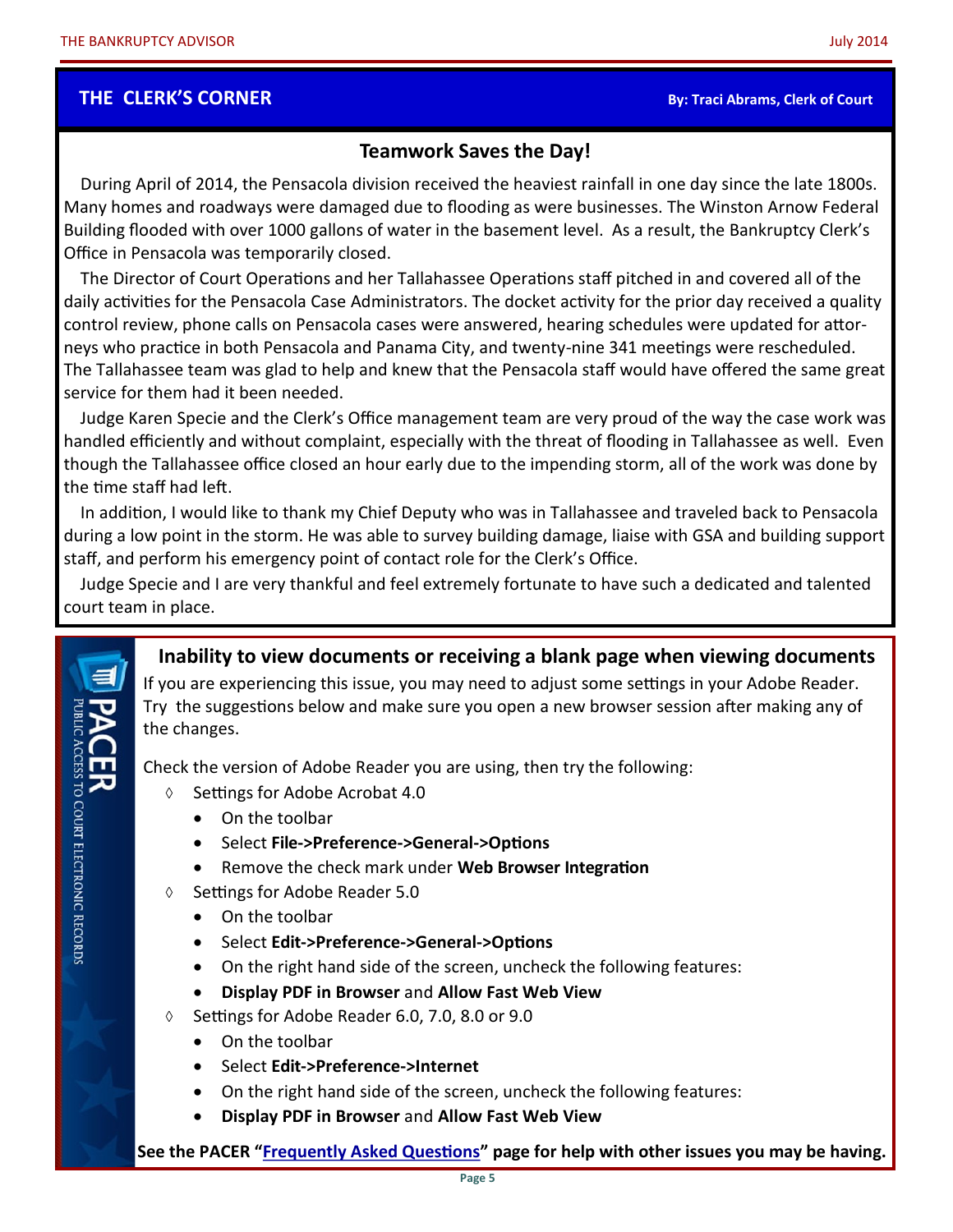#### **How to Get Your Proposed Orders Signed Faster**

The Clerk's Office staff and Judge Specie's Judicial Assistant spend countless hours making modifications to many of the proposed orders we receive to meet Judge Specie's basic language and formatting requirements or to correct punctuation and spelling errors. We are also directed by chambers to return many proposed orders to attorneys for the following most common reasons:

- Title of the order does not exactly match the title of the motion or application and/or does not include the document number of the matter to which it relates
- Correct dispositive language was not used or the disposition is not included
- Body of the order does not contain the document number or name of the motion or document to which it relates
- Does not contain the name of the person who prepared the order
- Amended order does not contain an explanation of the amendment
- References to proofs of claim or docketed items do not contain the full name and docket or claim number
- Order on objection to claim does not include the address of the claimant
- Order on objection to claim does not include the amount of the claim to be disallowed (may not use "disallowed in its entirety")
- Incorrect formatting
- Motion to Amend Order not filed pursuant to Fed. R. Bankr. P. 9013
- The judge will not sign the order as drafted (typographical errors, incorrect language, etc.)
- Order grants more relief than requested in motion
- Order does not show to whom it is being sent

To ensure that your orders are processed expeditiously, please make certain that all proposed orders

meet the following guidelines which are also available on our website at [www.flnb.uscourts.gov/sites/](http://www.flnb.uscourts.gov/sites/default/files/filing_requirements/4-inst.pdf) [default/files/filing\\_requirements/4](http://www.flnb.uscourts.gov/sites/default/files/filing_requirements/4-inst.pdf)-inst.pdf.

**TITLE:** The title of the proposed order should contain the disposition of the matter, contain the name of the movant and the docket number of the related matter, and should completely match the title of the related matter (ONLY ONE MATTER PER ORDER).

**DISPOSITION:** The correct disposition terminology should be used:

Motions are granted or denied. Objections are sustained or overruled. Applications are approved or disapproved. Non-dispositional language such as "Order on Motion" will not be accepted.

**BODY:** The opening paragraph of the proposed order should contain the document number of the motion or document to which the order is related.

**PREPARED BY:** The name of the attorney who prepared the proposed order is to be indicated at the end of the document.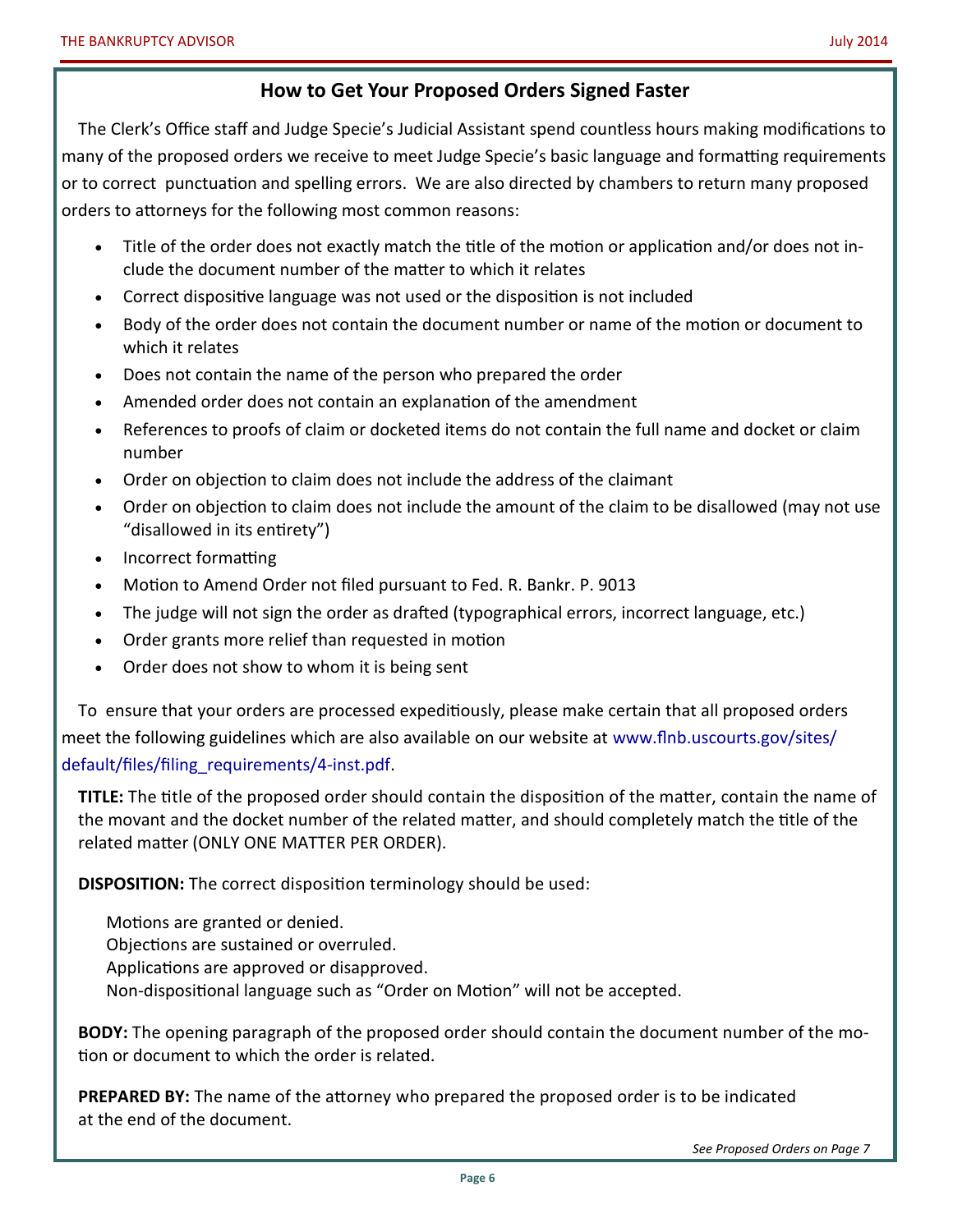#### *Proposed Orders (continued)*

**AMENDED ORDERS:** Amended orders must contain a footnote explaining why the original order is being amended.

**REFERENCED DOCUMENTS:** Proposed orders which contain references to Proofs of Claim or items on the docket such as responses, amendments, etc., should contain the name(s) and docket or claim number (s) of those items.

**OBJECTIONS TO CLAIMS:** Orders sustaining objections to claims should clearly indicate the amount of the claim to be disallowed. Do not simply state "claim is disallowed in its entirety."

**PLAIN LANGUAGE:** Utilize plain language as follows:

#### **CORRECT:** "It is Ordered."

**INCORRECT:** Accordingly; Hereby; Therefore; Adjudged and Decreed; Whereas **INCORRECT:** "The Court is of the opinion…" or "The Court having reviewed the file…"

**CORRECT: "**No party filed an objection within the prescribed time period, the court considers the matter unopposed."

**INCORRECT:** "No response having been filed, the court is of the opinion that the Motion is due to be granted."

#### **FORMAT:**

- Documents must be double spaced and contain only basic formatting.
- Use the same font type and size throughout the document (preferably 12 pt. font).
- When using properly spelled Latin terms (e.g. *in rem*), you must either underline the term or use Italic font.
- Ensure that the correct judge's initials appear after the case number within the header.
- Ensure that the Chapter identification, e.g., Chapter 7, appears above or below the case number within the header.
- The name of the attorney who prepared the order is to be indicated at the end of the document.
- To save space, position the judge's signature line approximately one (1) inch below the date line.

To view examples or for additional requirements, please visit our website at [www.flnb.uscourts.gov/filing](http://www.flnb.uscourts.gov/filing-requirements/instructions-and-procedures-chambers)[requirements/instructions](http://www.flnb.uscourts.gov/filing-requirements/instructions-and-procedures-chambers)-and-procedures-chambers.

#### **No Ex Parte Communications**

Judge Specie shall not engage in *ex parte* communication of any kind. **[Bankruptcy Rule](http://www.law.cornell.edu/rules/frbp/rule_9003) 9003** states: "any party in interest, and any attorney, accountant, or employee of a party in interest shall refrain from *ex parte* meetings and communications with the court concerning matters affecting a particular case or proceeding." Failure to comply with this rule may result in sanctions.

Do not write letters to, e-mail, or call Judge Specie or her Law Clerks on any pending case or proceeding. Except in extremely unusual circumstances, each letter or e-mail addressed to Judge Specie or her Law Clerks, or sent to the court and identifying a particular case or proceeding, will be placed on the relevant docket and made part of the public record. Any such letter or e-mail may be set for hearing.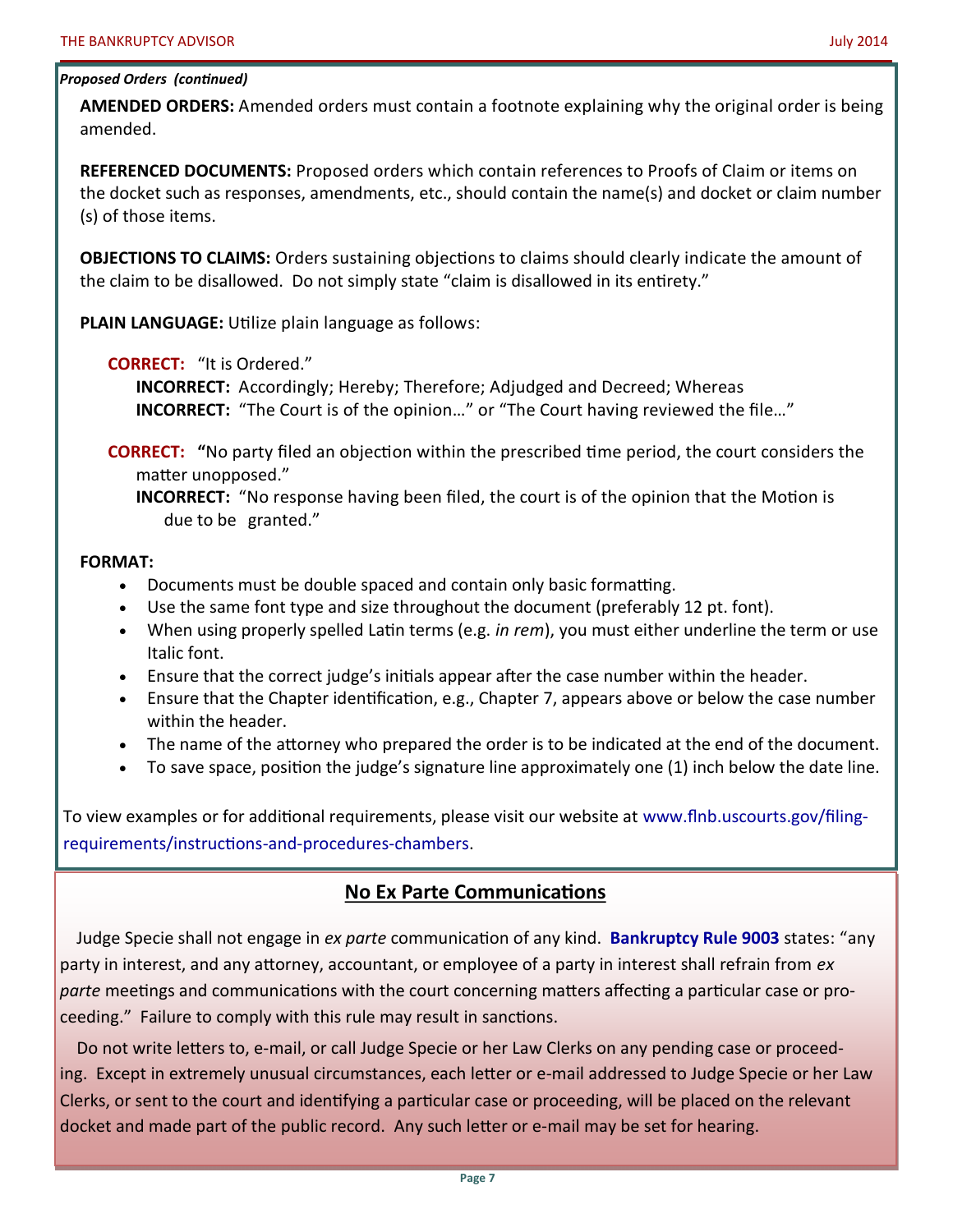

# **Views & News from the Bench**

By: Karen K. Specie

United States Bankruptcy Judge, Northern District of Florida

#### **PRO BONO SERVICES – PLEASE CONSIDER WALKING THE WALK**

Florida lawyers know, but our court staff and non-lawyers may not, that every lawyer admitted to the Florida Bar took a solemn oath to serve the "cause of the defenseless and oppressed." This oath means, in practical terms, that *every* Florida lawyer has given his or her word to provide legal service *free of charge* to the poor. $1$ 

*Pro se* filings – cases filed by people who do not have lawyers -- in our court are on the rise. What does that mean to you? Most likely, that our case processing, hearing dockets and hearings may slow down. Pro se cases consume more bench time and Clerk of Court staff time. Due to Federal budget cuts and downsizing, our case administrators are already working as hard and fast as they can. Papers filed by unrepresented litigants can be very lengthy, address sometimes inapplicable issues and be difficult to understand. Other times these papers are simply so brief as to make it difficult to determine just what relief is requested and why. So it takes more time for the Court and its staff to ascertain how to handle these filings. When a party is unfamiliar with evidentiary and procedural rules, that party's case can move at a snail's pace; couple that with the fact that in the Eleventh Circuit bankruptcy judges are *required* by case law to be lenient with unrepresented parties, and you and your client can end up frustrated. The client's case can be fraught with delays and additional attorneys' fees and expense.

On behalf of myself and our entire court, I sincerely thank the attorneys in our District who have represented parties in bankruptcy pro bono. Those of you who have not taken a case or adversary proceeding pro bono, I urge you to do so -- we need you! Yes, Florida lawyers may fulfill their Florida Bar professional responsibility requirements by donating money (the Supreme Court suggested contribution is \$350.00 per year) for pro bono services. But donated money does not make court cases or dockets go any faster. PLEASE consider walking the walk, and take a pro bono case or adversary proceeding today.

#### **UNITED STATES SUPREME COURT RULES ON Executive Benefits Insurance Agency v. Arkison (In re Bellingham Ins. Agency, Inc.)** <sup>2</sup>

On June 9, 2014 the Supreme Court issued its long-awaited decision in the "Bellingham," or "Executive Benefits" case. The Court granted Certiorari in a case from the United States Court of Appeals for the Ninth Circuit, apparently to address a key question that had split the Circuits: may a bankruptcy (Article I) court issue a final judgment over a state law claim with consent of the parties?<sup>3</sup> The Ninth Circuit had said yes, but the Fifth, Sixth, and Seventh Circuits have said no. Rather than resolve the split, the Supreme Court held that because in Bellingham the District Court (Article III court) had already reviewed the bankruptcy court's final judgment *de novo*,<sup>4</sup> it was unnecessary to reach the ultimate issue. This case, like Stern,<sup>5</sup> appears likely to generate more case law on which issues can be finally decided by bankruptcy courts; it has already begun to generate significant "expert" commentary. It remains to be seen whether this ruling will, as a practical matter, change anything at the bankruptcy court level on how "*Stern*" type issues are handled.

<sup>&</sup>lt;sup>1</sup>The Latin term for such service is *pro bono publico*, meaning for the public good, which we in the legal field shorten to pro bono.

 $2$ Case No. 11-35162 (9th Cir. December 4, 2012).

<sup>&</sup>lt;sup>3</sup>District Courts are Article III courts because District judges have lifetime tenure and their salaries may not be changed by the Legislature. Bankruptcy Courts are Article I courts because bankruptcy judges do not have lifetime tenure and their salaries may be adjusted by Congress.

<sup>&</sup>lt;sup>4</sup>Pursuant to 28 USC 157 (c)(1).

*<sup>5</sup> Stern v. Marshall,* 546 U.S. \_\_\_\_\_, 131 S.Ct. 2594, 10 L.Ed. 2d 475 (2011).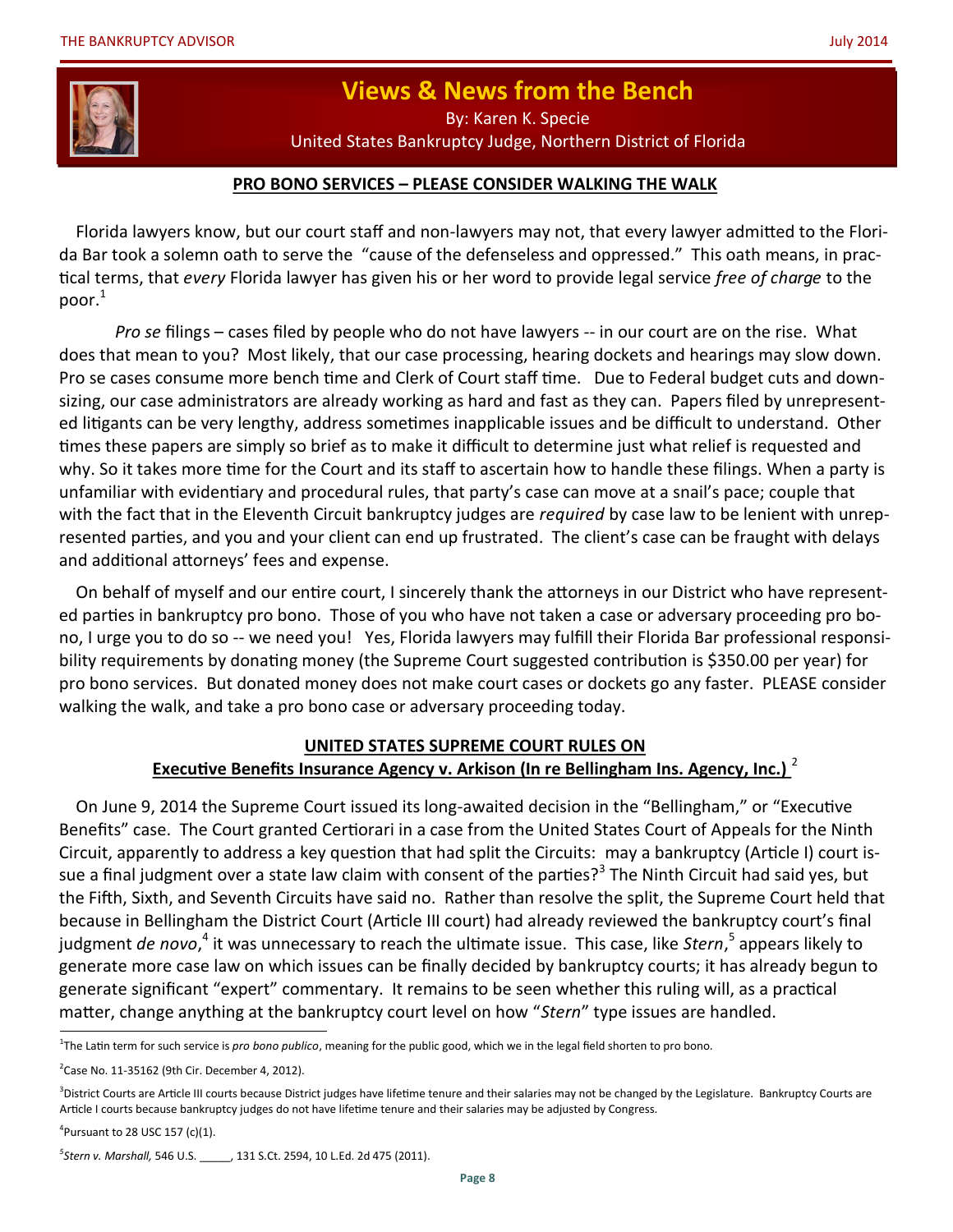#### NORTHERN DISTRICT OF FLORIDA BANKRUPTCY BAR ASSOCIATION 2014 Annual Seminar September 18-19, 2014

#### **Registration Fee: \$200** *(NO INCREASE!)*

**Hilton Sandestin Beach Golf Resort**

Includes annual membership dues, cocktail reception on Thursday night at the Hilton Sandestin Beach Golf Resort beachside deck, and breakfast, lunch & beverages during the seminar Friday

Seminar Room Rate: \$199.00 per night Hotel reservations made separately and must be made by **August 18th.**

# Golf Outing & Cocktail Reception - Thursday, September 18

A golf outing will take place on Thursday afternoon, September 18th at 1:00 p.m., Central Time, at the Baytowne Golf Club. The cost will be \$83.00 per person. Please RSVP to Michael Moody at moodym $@g$ tlaw.com or Conor McLaughlin at cmclaughlin $@g$ pwblaw.com for the golf outing.

The Annual Cocktail Reception will be Thursday night, September 18th at 6:00 p.m., Central Time, at the Hilton Sandestin Beach Golf Resort beachside deck. If you or your firm would like to sponsor the reception, please contact Brian Rich at [brich@bergersingerman.com.](mailto:brich@bergersingerman.com?subject=NDFLBBA%20Seminar)

> **Bronze - \$150 Silver - \$250 Gold - \$350 Platinum - \$500 Title Sponsorship - \$1000**

### SEMINAR & MEMBERSHIP MEETING - FRIDAY, SEPTEMBER 19

| 8:00 am    |                                                                                            |                   | Continental Breakfast & Late Registration 12:00 pm Lunch Break & Annual Membership Meeting<br>Russell B. Buchanan, Esq. |
|------------|--------------------------------------------------------------------------------------------|-------------------|-------------------------------------------------------------------------------------------------------------------------|
| 8:45 am    | Welcome<br>Russell B. Buchanan, Esq. - Baker Donelson                                      | $1:00$ pm         | <b>Ethics and Professionalism</b><br>Honorable Lewis M. Killian, Jr.                                                    |
| $9:00$ am  | <b>Case Law Update</b>                                                                     |                   |                                                                                                                         |
|            | James E. Sorenson, Esq. - Williams, Gautier,<br>Gwynn, DeLoach & Sorenson                  | $2:00$ pm         | Talking in Code: The UCC, Tax Code, &<br><b>Bankruptcy Code</b><br>Douglas A. Bates, Esq. - Clark, Partington, Hart,    |
| $9:40$ am  | Onebearance, twobearance, threebearance,<br>forbearance: The Calculus Behind the For-      |                   | Larry, Bond & Stackhouse                                                                                                |
|            | <b>bearance Process</b><br>Honorable Jerry A. Funk, Middle District of                     | $2:45$ pm         | <b>Coffee Break</b>                                                                                                     |
|            | Florida Bankruptcy Judge & Roy S. Kobert -<br>GrayRobinson, P.A.                           | $3:00$ pm         | <b>Chapter 13 Trustee Q&amp;A</b><br>William C. Miller                                                                  |
| $10:30$ am | <b>Coffee Break</b>                                                                        | $3:30 \text{ pm}$ | <b>Clerk's Office Update</b>                                                                                            |
| $10:40$ am | <b>U.S. Trustee's Office Update</b>                                                        | $4:00$ pm         | <b>Exemptions Update</b><br>John E. Venn, Jr., Esq.                                                                     |
| $11:00$ am | <b>View from the Bench</b>                                                                 |                   |                                                                                                                         |
|            | Honorable Karen K. Specie<br>Honorable Margaret A. Mahoney<br>Honorable William S. Shulman | $4:45$ pm         | <b>Closing Remarks</b><br>Russell B. Buchanan, Esq.                                                                     |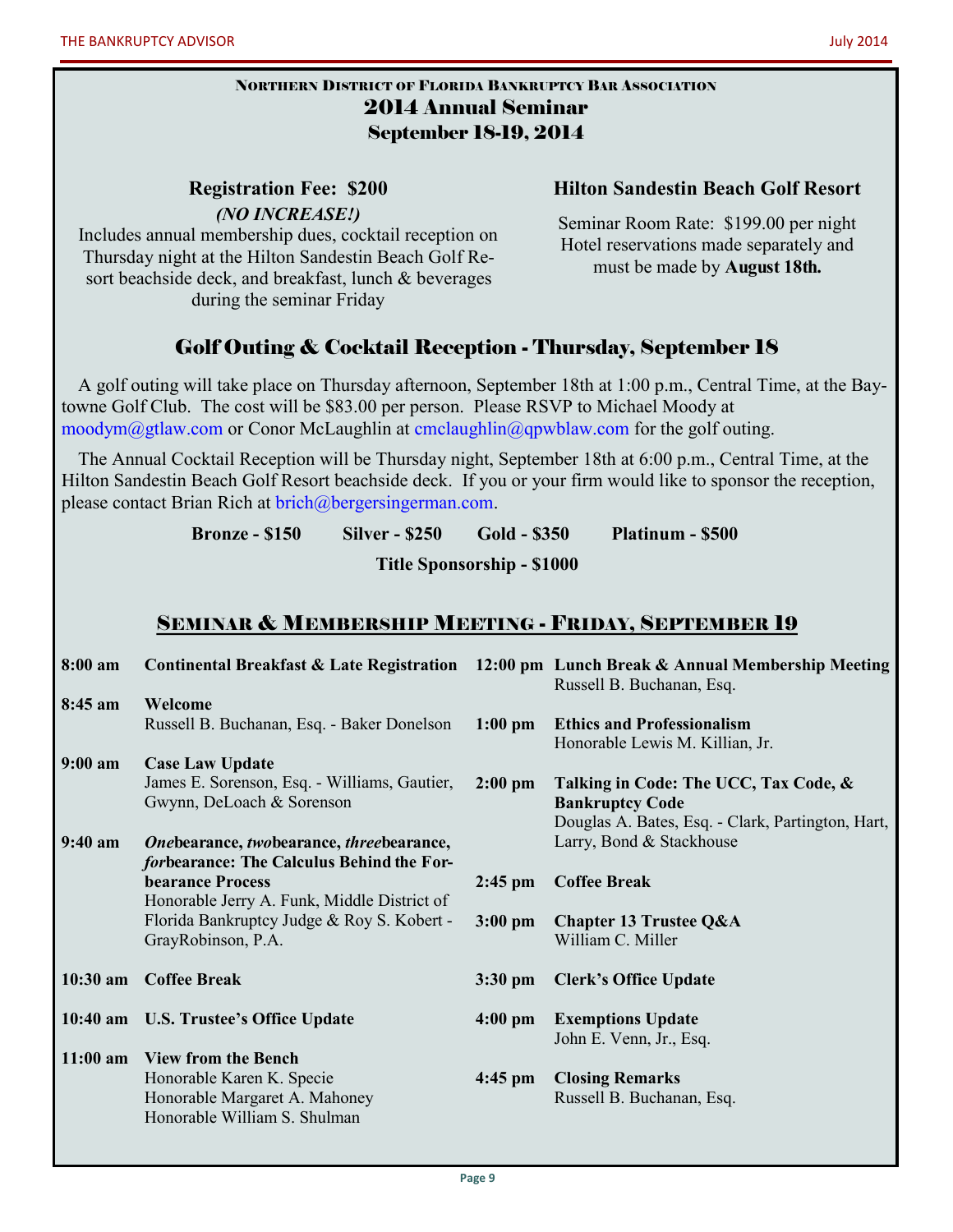| <b>Northern District of Florida Bankruptcy Bar Association</b>                                                                                                                                                                                                       |  |  |  |  |  |
|----------------------------------------------------------------------------------------------------------------------------------------------------------------------------------------------------------------------------------------------------------------------|--|--|--|--|--|
| <b>2014 Annual Seminar Registration Form</b>                                                                                                                                                                                                                         |  |  |  |  |  |
|                                                                                                                                                                                                                                                                      |  |  |  |  |  |
| Return this sheet with your check (made payable to the Northern District of Florida Bankruptcy Bar Associa-<br>tion, Inc.) to: Michael H. Moody, Esq., moodym@gtlaw.com, (850) 425-8544, Greenberg Traurig, P.A., 101<br>East College Avenue, Tallahassee, FL 32301. |  |  |  |  |  |
| I am attending the seminar and joining NDFLBBA for the first time (\$200)                                                                                                                                                                                            |  |  |  |  |  |
| I am attending the seminar and renewing my membership in NDFLBBA (\$200)                                                                                                                                                                                             |  |  |  |  |  |
| I am attending the seminar as a full-time legal services attorney or first year attorney (\$150)                                                                                                                                                                     |  |  |  |  |  |
| I am not attending the seminar but would like to join/renew my membership in NDFLABBA (\$50)                                                                                                                                                                         |  |  |  |  |  |
|                                                                                                                                                                                                                                                                      |  |  |  |  |  |
| Name: Name and the state of the state of the state of the state of the state of the state of the state of the state of the state of the state of the state of the state of the state of the state of the state of the state of                                       |  |  |  |  |  |
|                                                                                                                                                                                                                                                                      |  |  |  |  |  |
|                                                                                                                                                                                                                                                                      |  |  |  |  |  |
|                                                                                                                                                                                                                                                                      |  |  |  |  |  |
|                                                                                                                                                                                                                                                                      |  |  |  |  |  |
| Phone Number: <u>and the substantial contract of the substantial contract of the substantial contract of the substantial contract of the substantial contract of the substantial contract of the substantial contract of the sub</u>                                 |  |  |  |  |  |
|                                                                                                                                                                                                                                                                      |  |  |  |  |  |
|                                                                                                                                                                                                                                                                      |  |  |  |  |  |
|                                                                                                                                                                                                                                                                      |  |  |  |  |  |
|                                                                                                                                                                                                                                                                      |  |  |  |  |  |

### **Changes to eFinCert Effective August 1, 2014**

Effective August 1, 2014, filers will be required to enter a PACER login and password to file financial management certificates through the eFinCert program in the Northern District of Florida.

Registration with PACER is free and can be done through their website at [www.pacer.gov/register.html.](http://www.pacer.gov/register.html) 

**Please note that you will not register directly with our court**. Questions regarding the registration process should be directed to the PACER Service Center at [pacer@psc.uscourts.gov](mailto:pacer@psc.uscourts.gov) or (800) 676-6856.